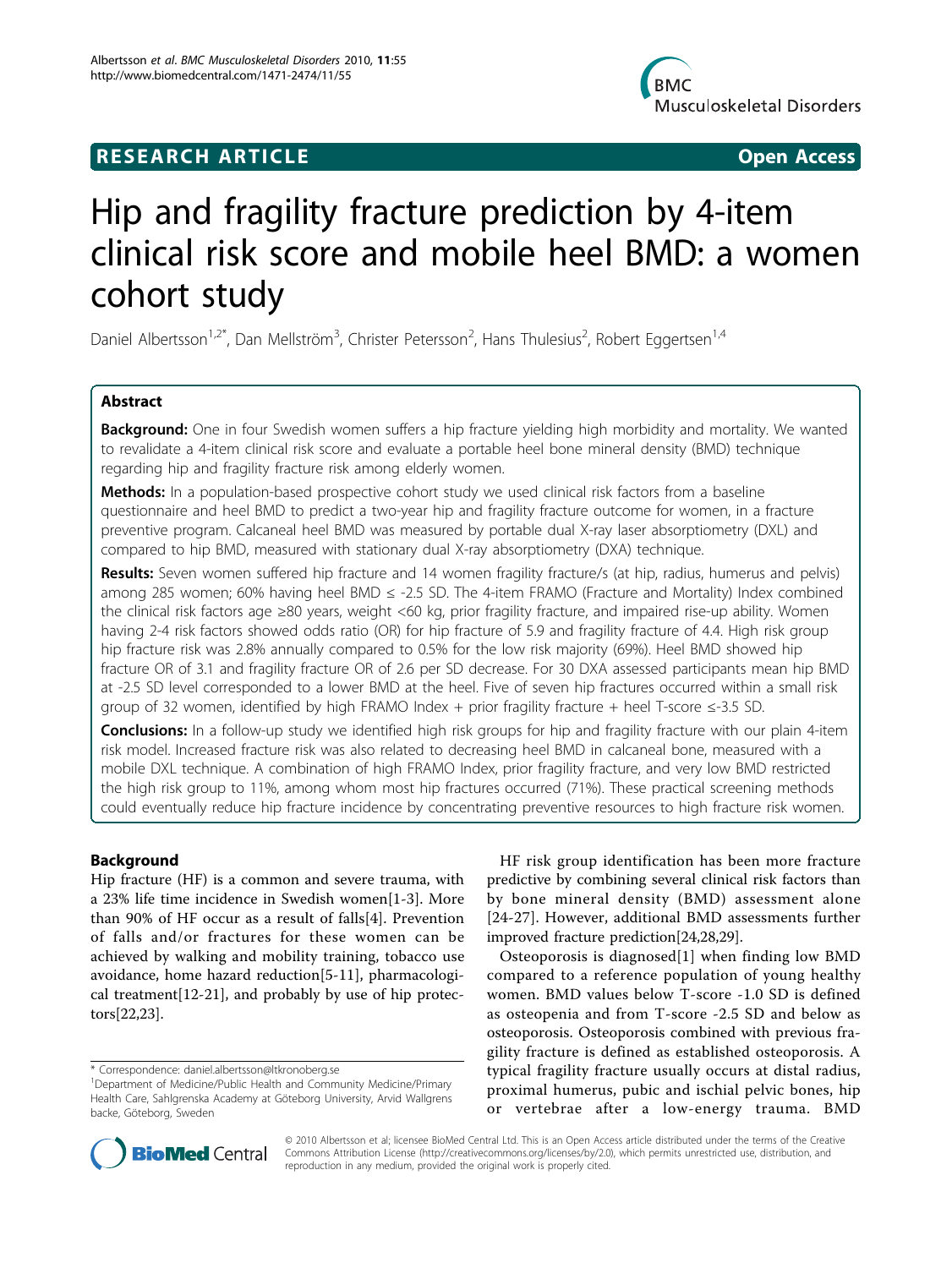assessment with stationary Dual X-ray absorptiometry (DXA), rarely available in Swedish Primary Health care (PMC), has been evaluated for both fracture prediction and pharmacological treatment effects[\[30](#page-9-0)]. Optimal HF risk prediction is achieved by the DXA, measured on the hip (at "femoral neck" or "total hip") with Relative Risk (RR) at 2.6 per age-adjusted SD decrease[\[27,31,32](#page-9-0)]. HF prediction was slightly lower ( $RR = 2.0$ ) when calcaneal heel BMD was assessed with older X-ray techniques, although the difference to assessment at hip was non significant[[31\]](#page-9-0). For vertebral fracture risk, spine BMD assessment has better prediction or was in line with hip assessment[[27,31\]](#page-9-0).

Osteoporosis prevalence varies for different populations or techniques, but it also depends on the number of measured sites. DXA assessed hip osteoporosis among Swedish women aged 70-84 was 28-47%[[33\]](#page-9-0). Hip osteoporosis prevalence among white US women aged 70-79 and ≥80 years was 24.5% and 47.5% respectively [[31](#page-9-0),[34\]](#page-9-0), while choosing the lowest BMD of either hip, spine and mid radius the prevalence increased to 38.5% and 70.0%[[34\]](#page-9-0). There is a need for improved fracture prediction in Primary Health Care (PHC), to identify individuals at high fracture risk and prevention needs, and to protect women at minimal fracture risk from unnecessary investigations and treatment[[33](#page-9-0)].

A simple clinical 4-item risk score has shown 81% sensitivity for two-year HF risk[\[35](#page-9-0),[36](#page-9-0)]. Additional BMD assessment may narrow that risk group even more, increasing the gain of bone strengthening therapy. A portable and easily handled BMD measuring device, Dual X-ray absorptiometry and Laser (DXL) technique, could enable practical assessment in PHC[[37](#page-9-0)]. Previously, DXL assessment has shown sensitivity/specificity of 80% and 82% versus osteoporosis identification by DXA assessment[[37](#page-9-0)]. A retrospective DXL study showed increased fracture history among women having low BMD[[37](#page-9-0),[38](#page-10-0)] but prospective fracture prediction from DXL measure has not yet been demonstrated.

Our research question was "Does 4-item clinical risk score or DXL assessed heel BMD, alone or in combination, predict HF or fragility fracture (FF)?" We therefore decided to evaluate the two-year HF and FF risk in an elderly female population, involved in a fracture preventive programme.

## Methods

## Study population

This population-based PHC study included 285 of 390 women (73%) who answered a questionnaire and performed BMD assessments in 2003, and were alive at follow-up in 2004.

All 285 women for two years were part of an intervention group in a controlled fracture preventive study [[35,](#page-9-0)[39\]](#page-10-0). Clinical 4-item risk models were previously validated for fracture prediction during 2002-2003, based on survey data from altogether 1248 women followed during two years[[35](#page-9-0)].

## **Questionnaire**

In September 2003 while measuring BMD, 285 women in the intervention area answered 15 questions on fracture risk including age, weight, height, having fallen last year, ability to rise five times from a chair without using arms (recommended self-test), earlier fractures including results of vertebral X-ray, family history of fractures, smoking, cortisone medication, and living conditions (see Table [1\)](#page-2-0).

A 4-item risk model, Fracture and Mortality (FRAMO) Index, evaluated previously in 2002-2003 among these women[[35\]](#page-9-0) was now recalculated using data from the current survey. Participants were classified at high fracture risk, when fulfilling at least two of four binary risk factors; age  $\geq 80$  years, weight <60 kg, previous fragility fracture since age 50 years (located at distal radius, proximal humerus, hip, or vertebrae), and impaired ability to rise.

Another earlier 4-item score, Risk Model II, with three items being the same but "having fallen the last year" was used instead of impaired ability to rise, was from 2003 used to direct the intervention types within the study population[[35](#page-9-0),[39\]](#page-10-0). The fracture risk for that model was evaluated after previous study period 2002- 2003, showing risk ratios at lower levels than for the FRAMO Index[[36\]](#page-9-0).

## Heel BMD assessment with DXL

In September to October 2003 we performed bilateral calcaneal heel BMD assessment in 285 of the 390 women in the intervention population. The portable Dual X-ray absorptiometry and Laser (DXL) Calscan device (article number: PN 031000)[[40](#page-10-0)] uses two X-ray energies in combination with laser to determine the different absorptions of bone mineral, lean soft tissues and adipose tissues[\[37](#page-9-0)], with a precision CV% (coefficient of variability) in vivo of 1.24%[\[41](#page-10-0)]. DXL has no known physical side effects, was easily managed by two assistant nurses and the first author being trained by the equipment manufacturer (Demetech). Software DXL Calscan Workstation version 1.2 was used to calculate heel T-scores from the reference data population Women-Europe-1001[[38\]](#page-10-0).

In our data analysis of bilateral heel assessment we applied the lowest T-score of either side, because of substantial side differences of T-score 0.5 SD or higher among the 12% of women having substantially lower right heel than left heel BMD. This regime lowered the mean T-score with 0.18 SD as compared to a left side assessment only ( $p < 0.001$ ).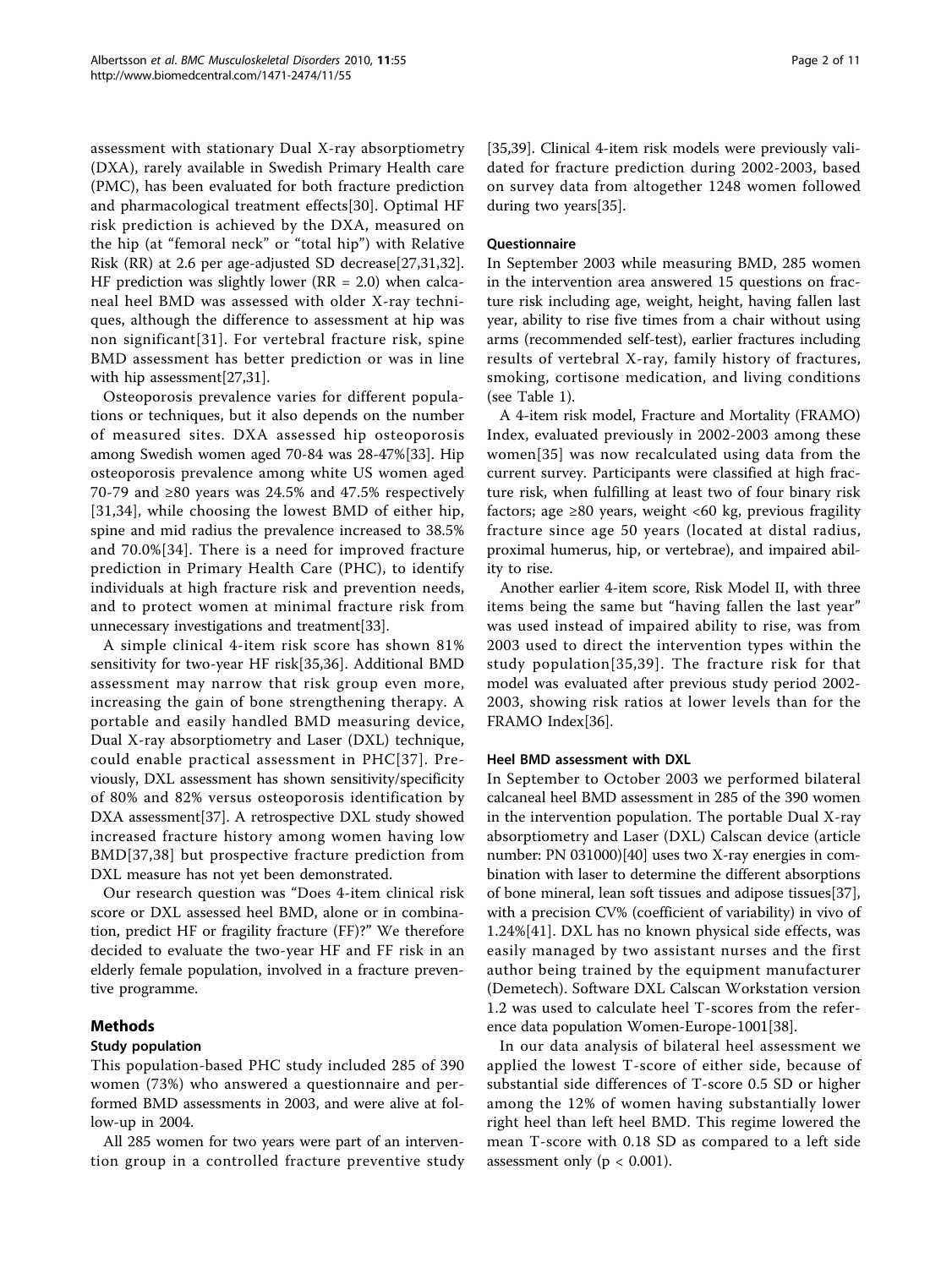|                                                                  | 285 women      |                       |  |  |  |
|------------------------------------------------------------------|----------------|-----------------------|--|--|--|
| <b>Characteristics</b>                                           | Replies of 285 | Mean/N valid $(\%)^*$ |  |  |  |
| Continuous risk factors                                          |                |                       |  |  |  |
| Heel BMD by DXL <sup>+</sup>                                     |                |                       |  |  |  |
| T-score - Low side (SD) <sup>+</sup>                             | 285            | $-2.7 \pm 1.0$        |  |  |  |
| T-score - Left side (SD)                                         | 284            | $-2.5 \pm 1.0$        |  |  |  |
| T-score - Right side (SD)                                        | 283            | $-2.6 \pm 1.0$        |  |  |  |
| Clinical risk factors                                            |                |                       |  |  |  |
| Age (years)                                                      | 285            | $79 \pm 5.3$          |  |  |  |
| Weight (kg)                                                      | 284            | $68 \pm 12$           |  |  |  |
| Height (cm)                                                      | 276            | $160 \pm 6.3$         |  |  |  |
| Risk groups with binary risk factors                             |                |                       |  |  |  |
| Heel BMD by DXL <sup>+</sup>                                     |                |                       |  |  |  |
| T-score $\geq$ -1.0 (SD)                                         | 285            | 13(5)                 |  |  |  |
| $-1.0$ > T-score > $-2.5$ (SD)                                   | 285            | 101 (36)              |  |  |  |
| $-2.5 \geq$ T-score $> -3.5$ (SD)                                | 285            | 103 (36)              |  |  |  |
| T-score $\leq$ -3.5 (SD)                                         | 285            | 68 (24)               |  |  |  |
| T-score $\le$ -2.5 (SD) + prior fragility fracture $^{\ddagger}$ | 283            | 70 (25)               |  |  |  |
| T-score $\le$ -3.5 (SD) + prior fragility fracture $*$           | 283            | 35 (12)               |  |  |  |
| Main clinical risk factors as combined                           |                |                       |  |  |  |
| FRAMO Index §                                                    | 285            | 88 (31)               |  |  |  |
| Main clinical risk factors as single                             |                |                       |  |  |  |
| Age $\geq 80$ years                                              | 285            | 108 (38)              |  |  |  |
| Weight $< 60$ kg                                                 | 284            | 69 (24)               |  |  |  |
| Prior fragility fracture since age 50 <sup>#</sup>               | 283            | 94 (33)               |  |  |  |
| Impaired ability to rise five times from chair                   | 278            | 52 (19)               |  |  |  |
| Other possible risk factors                                      |                |                       |  |  |  |
| Any fall last 12 months                                          | 284            | 66 (23)               |  |  |  |
| Cortisone medication more than 3 months                          | 274            | 40 (15)               |  |  |  |
| Living in residential care (vs community)                        | 285            | 27(9)                 |  |  |  |
| History of maternal hip fracture                                 | 274            | 33 (12)               |  |  |  |
| Current smoking                                                  | 284            | 12(4)                 |  |  |  |

#### <span id="page-2-0"></span>Table 1 Questionnaire data and heel BMD measured on 285 women at 2003.

 $*$  Percentage estimated on the valid participators and aritmetic mean value  $\pm$  SD presented.

† Calcaneal BMD value measured bilateral by DXL-tecnique. Calculations usually made on the lowest value for either left or right heel.

‡ Prior fragility fracture is defined as fracture at hip, forearm, humerus, and vertebrae after 50 years of age.

§ FRAMO Index: High risk group has 2 of 4 risk factors of; Age ≥ 80 years, weight < 60 kg, prior fragility fracture and impaired ability to rise. Missing values recoded to low fracture risk.

#### Hip and spine BMD assessment with DXA

Thirty consecutively chosen women accepted additional DXA assessment. The DXA assessments were performed at Ljungby hospital department of internal medicine measuring both hips (total hip and femoral neck) and the lumbar spine (between L2-L4). A Lunar DPX-Alpha #8225 device was used, estimating T-scores from the USA Femur Reference population and USA AP Spine Reference population[[42\]](#page-10-0). Additional 11 women were DXA measured due to their heel T-score of ≤-3.5 SD.

We estimated BMD means and the correlation of paired samples between the sites measured. In further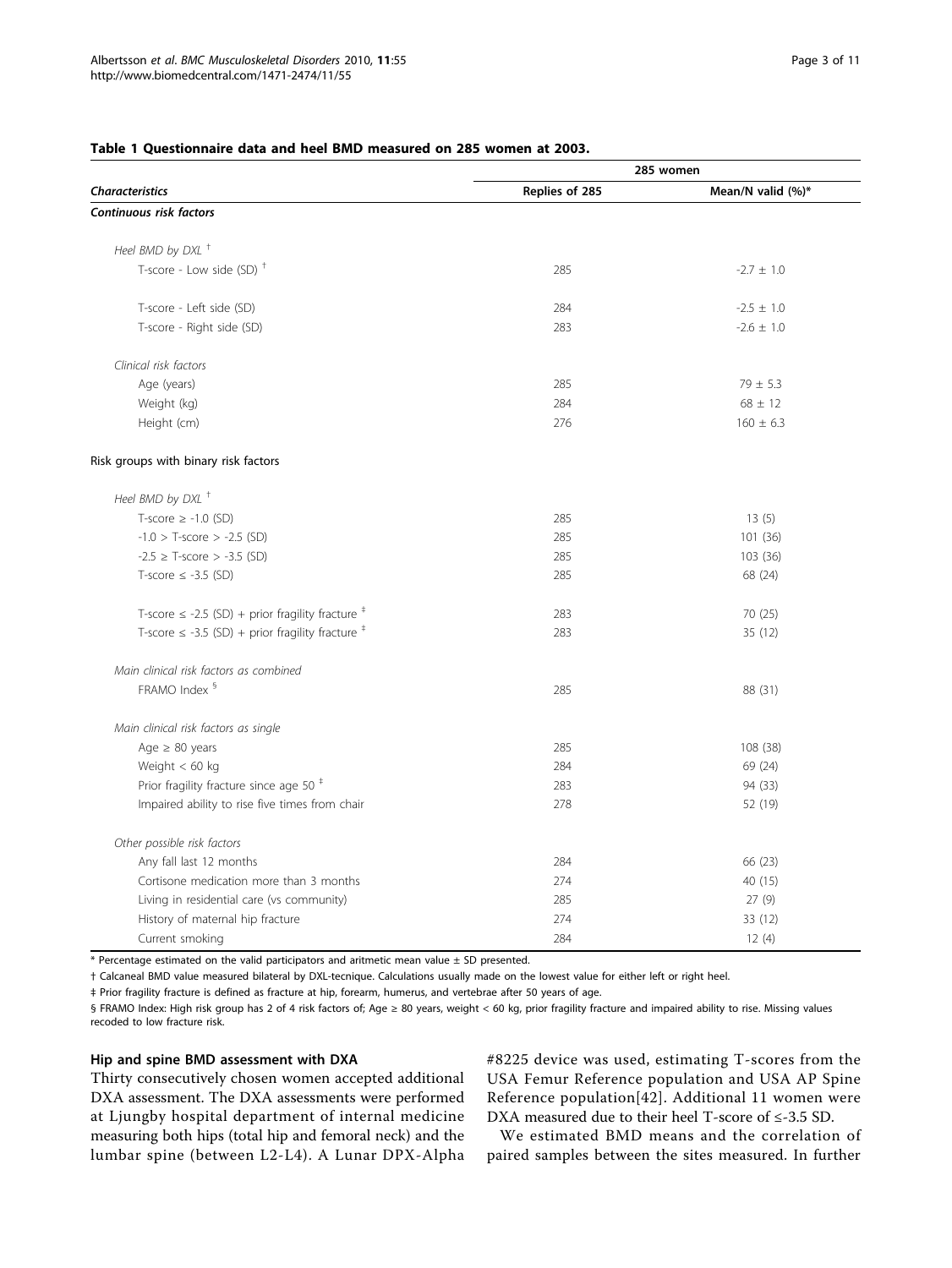analyses we chose hip BMD as the reference measure site because HF is the most serious common fracture type[[2,3\]](#page-9-0) and since BMD at hip is the most HF predictive[\[31](#page-9-0)]. Also, in our sample we found heel to hip correlations above  $r = 0.68$ .

## Interventions

All 285 participants received a brochure with fall and fracture preventive advice in 2002. The 22% (62/285) of women, previously high risk classified (Risk Model II at 2001)[[35\]](#page-9-0) got repeated house calls by a nurse in 2003. Nurses gave advice about life style, fall prevention including safer home environment, and hip protectors. A physical home training programme was introduced. Seven percent continued home training until 2004 and 13% participated in physical group training.

After the BMD assessment all participants received information about their BMD and fracture risk. They also got fracture preventive advice and 72% were contacted by a physician individually. Following a major intervention in 2004, 41% reported on-going treatment with calcium and vitamin D and 13% taking a bisphosphonate.

#### Fracture and mortality registration 2004 to 2005

We defined incident fragility fractures (FF) as fractures occurring in the hip, distal radius, proximal humerus, pubic bone, ischial bone and vertebrae during 2004- 2005. Vertebral fractures were classified as incident if the radiograph report confirmed vertebral compression in women who had local pain. We identified all incident FF using diagnostic registers from the departments of orthopaedics, and from radiological film reports. We included diagnostic codes from ICD-10 [International Classification of Diseases], S72.00-72.21, S52.50-60, S42.20-21, S32.50, S32.80, S22.00 and S32.00.

Mortality data were collected from the National Swedish Population Register.

#### Drop-outs

The original population of 435 women in the intervention area decreased by 5.2% annually since 45 died before the actual evaluation period 2004-2005, including two women having done BMD assessment.

The 27% (105/390) non-participants in this study were on average four years older, less able to rise up from chair, and were more in residential care at 2001, compared to the 285 participants.

After heel BMD assessment with DXL 46% (30/65) of consecutively chosen women accepted and performed an additional DXA investigation at hip and spine. Among women with low heel BMD 61% (11/18) performed the offered additional DXA assessment.

#### Ethics

The Regional Ethics Committee at Lund University approved the study (LU 406-00). Also, the local radiation protection committee at Växjö Central Hospital approved the DXL and DXA screening. Each participant received oral and written study information and approved study participation by returning the questionnaire and undergoing BMD assessment.

#### Statistical methods

Binary data were analyzed with Fisher's exact test, continuous normally distributed data by Student's t-test and asymmetric data by Mann-Whitney's U-test. Continuous or binary risk factors with binary outcome were also analyzed in logistic regression models. Missing replies for risk factor in risk models were recoded to the value for low fracture risk, to keep high study participation and avoid overestimation of risk ratios. Differences were regarded as significant when two-sided p-values were < 0.05. Data were analyzed in SPSS version 13.

#### Results

#### Baseline characteristics

Participation rate was 73% (285/390) and the age span 72-98 years with nine percent living in residential care, see Table [1](#page-2-0). Heel BMD was assessed bilaterally for 282 women (99%) and for three women unilaterally Mean response rate to the four clinical items in FRAMO Index was 99%.

Around one fourth of the participants reported falls during the last year and one third reported prior fragility fracture (Table [1\)](#page-2-0). Around one third were high risk classified by the FRAMO Index and each one of these four risk factors was found in 19%-38% of the participants. The total annual mortality rate was 4.2% and 24 women (8.4%) died during 2004-2005.

Only 5% had optimal heel BMD with T-score  $\ge$ -1.0, within the normal range of the younger reference population (Table [1](#page-2-0) and Figure [1](#page-4-0)). Sixty percent had T-scores ≤-2.5 SD, 41% of these 172 women had previously suffered a fragility fracture.

#### Risk factor evaluation for hip and fragility fracture

Seven women suffered HF and 14 women any FF (altogether 18 fractures; seven located at hip, four at distal radius, four at proximal humerus and three at pubic pelvic bone) during the study period, yielding an annual incidence of 1.2% and 2.5% respectively. Women who suffered HF and FF were 4-6 years older and had around 1.0 SD lower heel BMD, than those who did not fracture ( $p < 0.01$  for all comparisons).

FRAMO Index showed HF and FF prediction with OR 5.9 and 4.4 respectively (see Table [2](#page-5-0) and Figure [2A](#page-6-0)) and high risk classified women had an annual absolute risk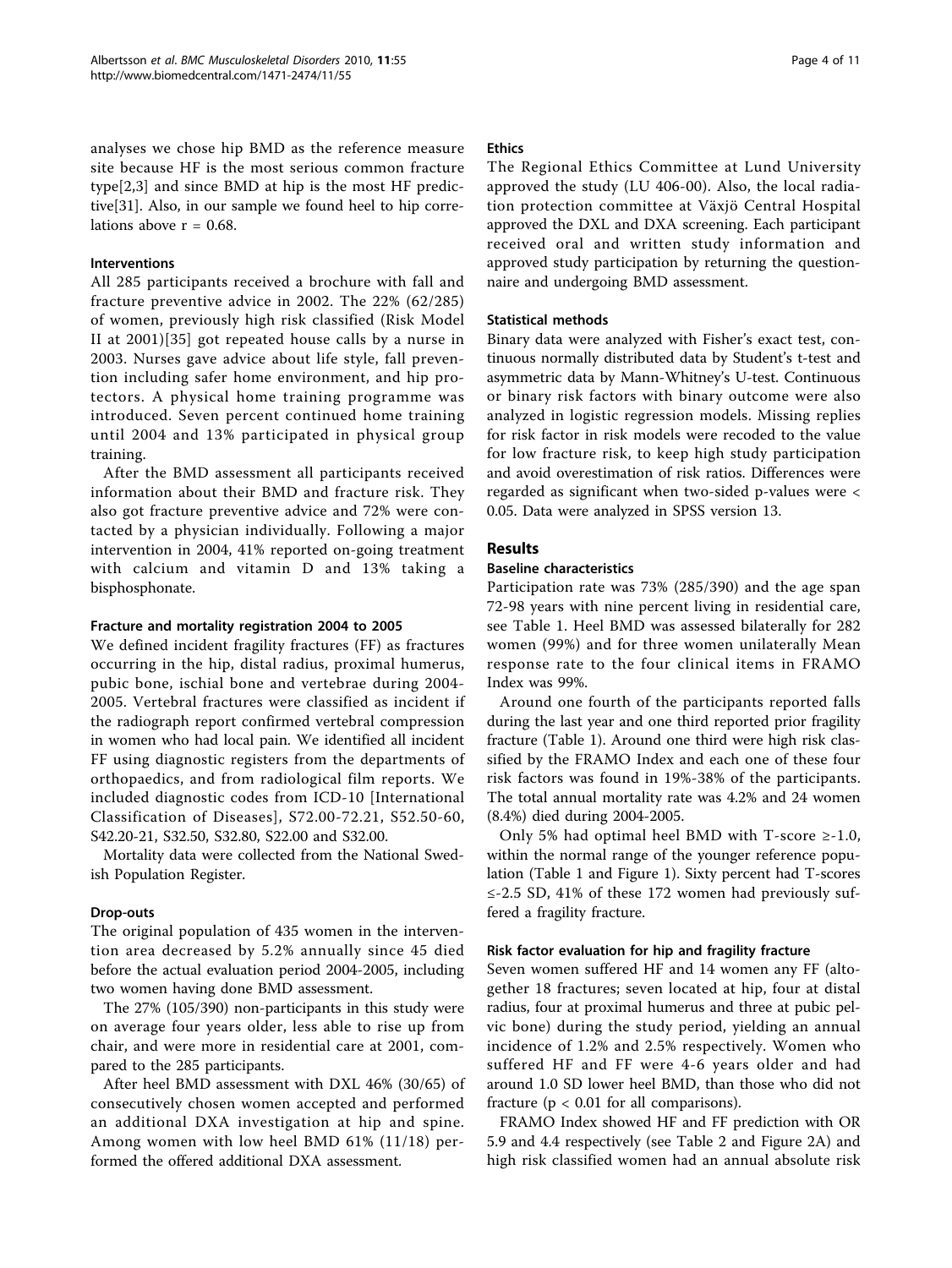<span id="page-4-0"></span>

for HF and FF at 2.8% and 5.1% respectively, yielding a HF sensitivity at 71% and specificity 70%. For the majority of women being at low fracture risk (69%) the corresponding HF and FF risk was 0.5% and 1.3% annually. Prior fragility fracture as a single item predicted HF risk and residential care was clearly related to increased HF and FF risk (see Table [2](#page-5-0)).

Lowered BMD increased the HF and FF risk by OR 3.1 and 2.6 respectively for each SD T-score decrease, as shown in Table [2](#page-5-0). The age-adjusted BMD showed HF and FF risk by OR 2.3 (95%CI: 1.0-5.3, p = 0.05), and 2.2 (95%CI: 1.2-4.2,  $p = 0.01$ ) respectively, in multiple logistic regression analyse. Higher age alone increased the HF and FF risk by OR 2.2 and 1.8 respectively, for every 5 years (Table [2](#page-5-0)).

For women having T-scores  $\le$  -2.5 SD, HF and FF risk was significantly increased only when low BMD was combined with high FRAMO Index or a history of fragility fracture (Table [2](#page-5-0)). Isolated low BMD showed increased HF and FF risk at a T-score level  $\leq$ -3.5 SD, with OR 8.5 and 4.7 respectively, yielding a HF sensitivity at 71% and specificity 77%.

We identified a small high risk group by combining high FRAMO Index, prior fragility fracture, and T-score ≤-3.5 SD, finding 32 women suffering altogether five HF with an annual absolute risk of 7.8% and OR 23 (95%CI: 4.3-126), see Table [3](#page-6-0). Among the remaining 253 women of low risk two HF occured, corresponding to a minimal HF risk at 0.4%, see Figure [2B.](#page-6-0) This risk factor combination shows a HF sensitivity at 71% and specificity 90%.

#### DXL level related to DXA assessment

The 30 consequently women whose BMD was measured with both DXL and DXA technique had a mean T-score at heel of -2.7 SD, being lower compared to means for hip (total hip -1.4 SD and femoral neck -2.0 SD) and to lumbar spine (-1.3 SD,  $p < 0.001$  for all comparisons as paired differences). The BMD correlation was significant between heel and hip (total hip 0.71 and femoral neck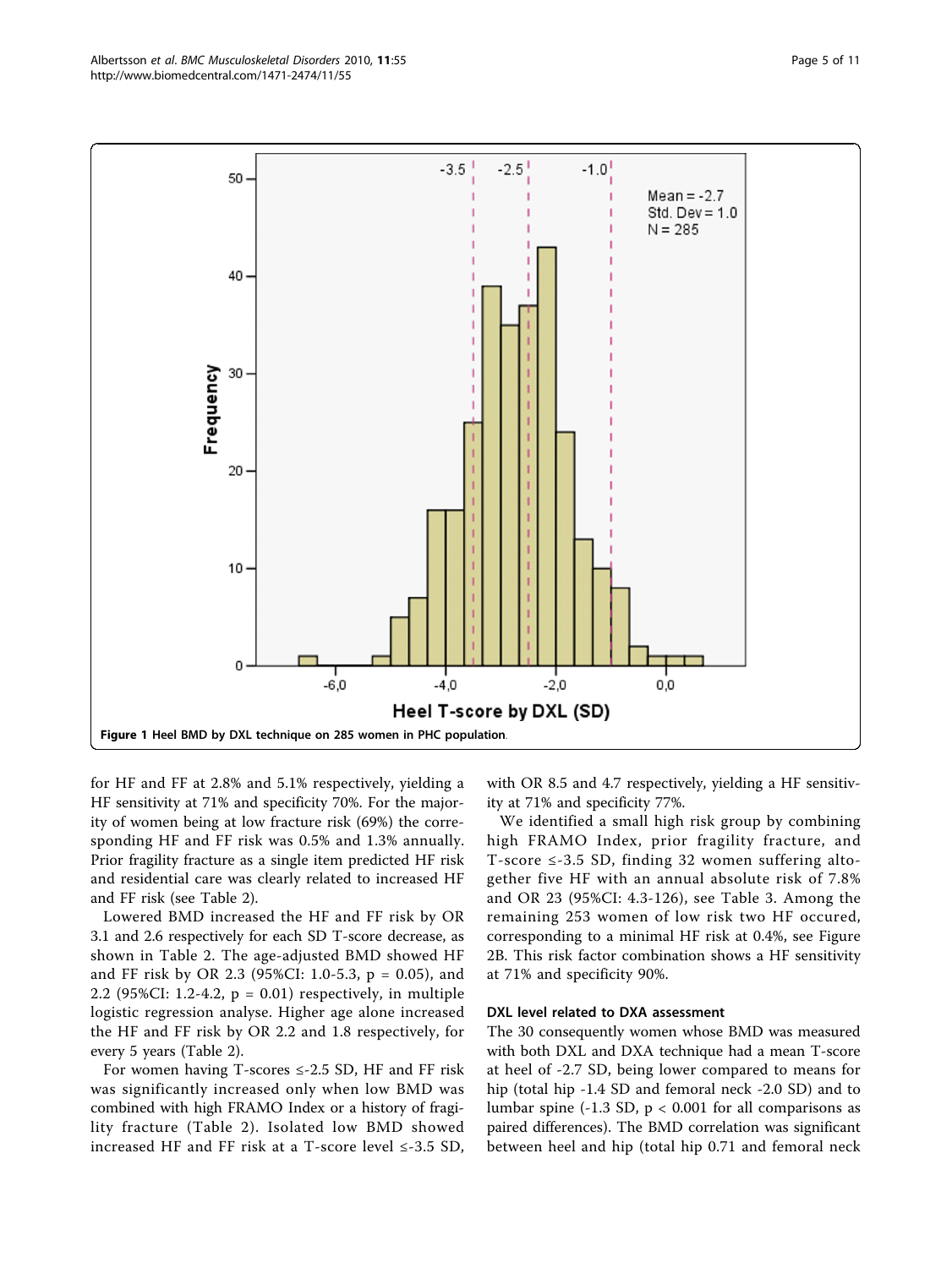| <b>Risk factors 2003</b>                                          | 285 subjects                      |                               |                      |                                 |                                   |                      |                |  |
|-------------------------------------------------------------------|-----------------------------------|-------------------------------|----------------------|---------------------------------|-----------------------------------|----------------------|----------------|--|
|                                                                   |                                   |                               | Hip Fractures (HF)   | <b>Fragility Fractures (FF)</b> |                                   |                      |                |  |
|                                                                   | N valid in risk<br>group (% of n) | HF in risk<br>group $(n = 7)$ | OR HF (95%<br>$CI)*$ | $p *$                           | FF in risk<br>group<br>$(n = 14)$ | OR FF (95%<br>$Cl)*$ | $\mathsf{p}$ * |  |
| Continuous risk factors                                           |                                   |                               |                      |                                 |                                   |                      |                |  |
| Heel BMD by DXL <sup>+</sup>                                      |                                   |                               |                      |                                 |                                   |                      |                |  |
| T-score - Low side (SD) $+$                                       | 285 (100)                         | 7                             | $3.1(1.5-6.8)$       | $0.004*$                        | 14                                | $2.6(1.5-4.6)$       | $0.001*$       |  |
| Clinical risk factors                                             |                                   |                               |                      |                                 |                                   |                      |                |  |
| Age (per year)                                                    | 285 (100)                         | 7                             | $1.2(1.04-1.32)$     | $0.007*$                        | 14                                | $1.1(1.03-1.22)$     | $0.01*$        |  |
| Weight (per kg)                                                   | 284 (100)                         | 7                             | $1.0(0.92 - 1.05)$   | 0.6                             | 14                                | $1.0(0.94-1.03)$     | 0.4            |  |
| Height (per cm)                                                   | 276 (97)                          | 7                             | $0.9(0.82 - 1.03)$   | 0.14                            | 14                                | $0.9(0.84-0.99)$     | $0.03*$        |  |
| Risk groups with binary items                                     |                                   |                               |                      |                                 |                                   |                      |                |  |
| Heel BMD by DXL <sup>+</sup>                                      |                                   |                               |                      |                                 |                                   |                      |                |  |
| $T-score < -1.0 SD$                                               | 272 (95)                          | 7                             | NA <sup>1</sup>      | 1.0                             | 14                                | $NA$ <sup>1</sup>    | 1.0            |  |
| T-score $\le$ -2.5 SD                                             | 171 (60)                          | 6                             | $4.1(0.5-35)$        | 0.2                             | 12                                | 4.2 (0.9-19)         | 0.05           |  |
| T-score $\leq$ -3.5 SD                                            | 68 (24)                           | 5                             | 8.5 (1.6-45)         | $0.01*$                         | 8                                 | $4.7(1.6-14)$        | $0.006*$       |  |
| T-score $\le$ -2.5 SD + FRAMO Index                               | 74 (26)                           | 5                             | $7.6(1.4-40)$        | $0.01*$                         | 8                                 | 4.1 (1.49-12)        | $0.01*$        |  |
| T-score $\leq$ -2.5 SD + prior fragility<br>fracture $†$          | 70 (25)                           | 5                             | $8.2(1.6-43)$        | $0.01*$                         | 7                                 | $3.3(1.1-9.8)$       | $0.05*$        |  |
| T-score $\leq$ -3.5 SD + FRAMO Index                              | 42 (15)                           | 5                             | $16.3(3.1-87)$       | $0.001*$                        | 7                                 | $6.7$ $(2.2-20)$     | $0.001*$       |  |
| T-score $\leq$ -3.5 SD + prior fragility<br>fracture <sup>#</sup> | 35 (12)                           | 5                             | 20.7 (3.8-111)       | $< 0.001*$                      | 6                                 | $6.3$ $(2.0-19)$     | $0.003*$       |  |
| Main clinical risk factors as combined                            |                                   |                               |                      |                                 |                                   |                      |                |  |
| FRAMO Index <sup>§</sup>                                          | 88 (31)                           | 5                             | $5.9(1.1-31)$        | $0.03*$                         | 9                                 | $4.4(1.4-14)$        | $0.01*$        |  |
| Main clinical risk factors as single                              |                                   |                               |                      |                                 |                                   |                      |                |  |
| Age $\geq 80$ years                                               | 108 (38)                          | 5                             | $4.4(0.8-22)$        | 0.11                            | 9                                 | $3.1(1.0-9.6)$       | $0.05*$        |  |
| Weight $< 60$ kg                                                  | 69 (24)                           | $\overline{4}$                | $4.4(1.0-20)$        | 0.06                            | 6                                 | $2.5(0.8-7.4)$       | 0.11           |  |
| Prior fragility fracture since age 50                             | 94 (33)                           | 5                             | $5.2(1.0-28)$        | $0.04*$                         | 7                                 | $2.4(0.8-7.5)$       | 0.13           |  |
| Impaired ability to rise five times<br>from chair                 | 52 (19)                           | 1                             | $1.1(0.1-9.9)$       | 1.0                             | 3                                 | $1.5(0.4-5.6)$       | 0.5            |  |
| Other possible risk factors                                       |                                   |                               |                      |                                 |                                   |                      |                |  |
| Any fall last 12 months                                           | 66 (23)                           | $\mathbf{1}$                  | $0.5(0.1-4.6)$       | 0.6                             | 5                                 | $1.9(0.6-5.9)$       | 0.3            |  |
| Cortisone medication more than 3<br>months                        | 40 (15)                           | 3                             | $4.7(1.0-22)$        | 0.07                            | $\overline{4}$                    | $2.5(0.7-8.4)$       | 0.13           |  |
| Living in residential care (vs<br>community)                      | 27(9)                             | 3                             | 7.9 (1.7-38)         | $0.02*$                         | 5                                 | $6.3(1.9-20)$        | $0.006*$       |  |
| History of maternal hip fracture                                  | 33 (12)                           | $\mathbf 0$                   | $NA$ <sup>1</sup>    | 1.0                             | $\mathbf{1}$                      | $0.6(0.1-4.3)$       | 1.0            |  |
| Current smoking                                                   | 12(4)                             | $\mathbf 0$                   | $NA$ <sup>1</sup>    | 1.0                             | $\mathsf{O}\xspace$               | $NA$ <sup>1</sup>    | 1.0            |  |

## <span id="page-5-0"></span>Table 2 Hip fractures and fragility fractures in 2004-2005 related to risk factors 2003 among 285 women.

¶ Not analysed [NA] Odds ratio when any cellvalue at 0.

† Calcaneal BMD value measured bilaterally by DXL-tecnique. Calculations usually made on the lowest value for left and right heel.

‡ Prior fragility fracture is defined as fracture at hip, forearm, humerus, and vertebrae after 50 years of age.

§ FRAMO Index: High risk group had 2-4 risk factors of Age ≥ 80 years, weight <60 kg, prior fragility fracture and impaired ability to rise from sitting position. Missing values for these risk factors are recoded to low fracture risk.

|| The 2 of 7 women that sustained HF and did not reply their ability to rise, were recoded to low fracture risk, as able to rise.

\* p < 0.05 significant difference. Binary item test by Fisher's Exact 2-tail. Continous item tested by logistic regression.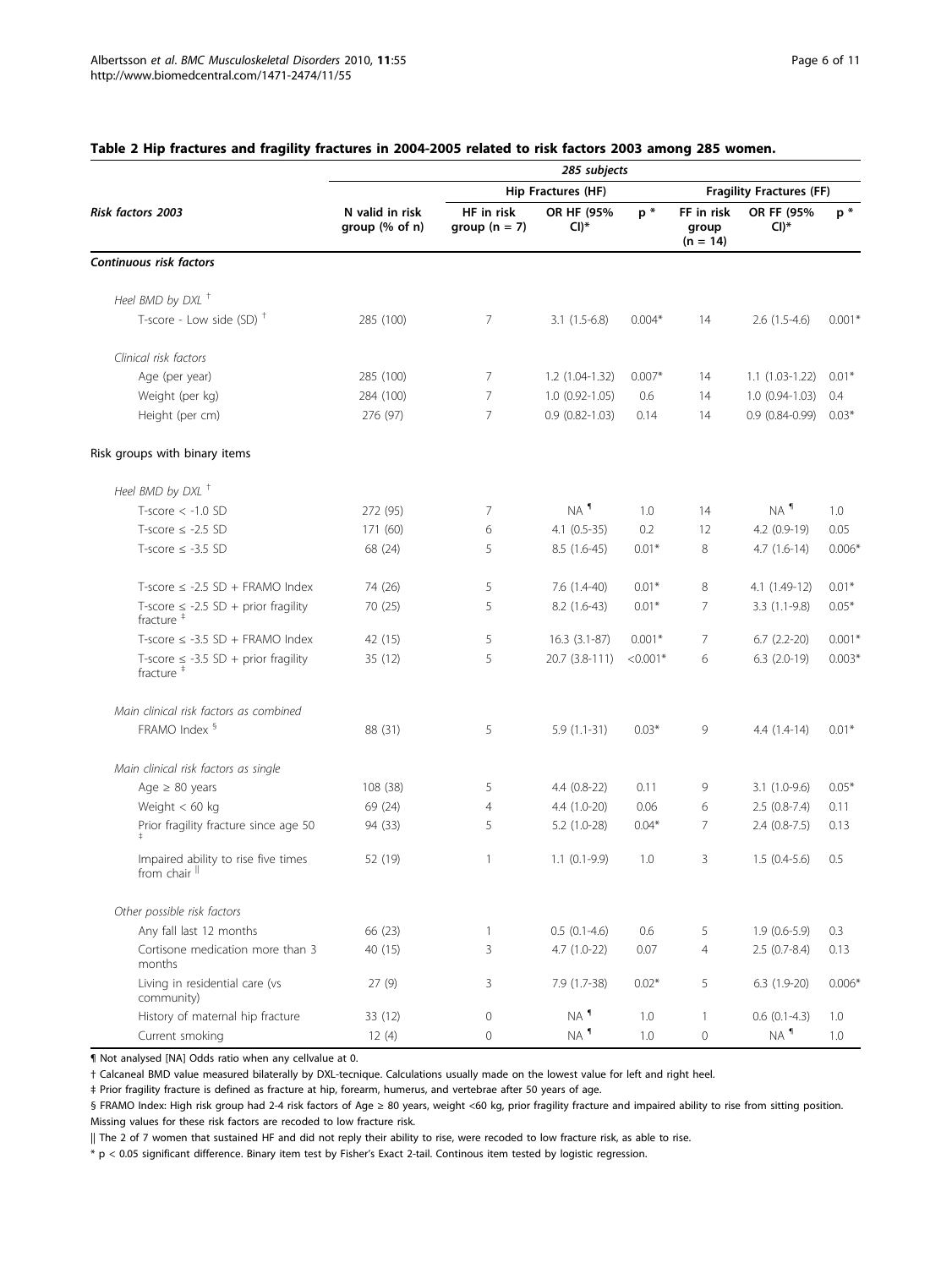<span id="page-6-0"></span>

0.68, with  $p < 0.001$ ) but for the lumbar spine correlation was low and non-significant  $(0.26, \text{ with } p = 0.17)$ .

Scatter plot in Figure [3](#page-7-0) illustrates BMD at heel compared to hip, shows that hip osteoporosis level (-2.5 SD at femoral neck) corresponded to a mean heel T-score of -3.2, with 95%CI: -2.9 - -3.6 SD at that DXA level. Applying that heel T-score threshold at -3.2 SD meant a hip osteoporosis sensitivity of 89% and specificity of 86%. Ninety percent of these women (27/30) were within the 95%CI limits of agreement[\[43\]](#page-10-0).

Important risk factors for low BMD was equally distributed between these 30 DXA investigated women and the remaining 255 DXL investigated participants, showing DXL T-score at -2.72 vs -2.71 SD ( $p = 0.95$ ), mean age 80.1 vs 78.9 years ( $p = 0.32$ ), mean weight 68.6 vs 68.4 kg ( $p = 0.94$ ), and 33% with a history of fragility fracture in both sub populations.

## **Discussion**

#### Main findings

In this population-based study of 285 elderly women seven HF and 14 FF occurred during a two-year period.

The practical 4-item FRAMO Index again confirmed fracture prediction with a six-fold increased risk for HF [[35\]](#page-9-0). The high-risk classified women had an absolute HF risk of 2.8% annually, but for the majority of women (69%) having low risk it was only 0.5% (Figure 2A). As expected, fractures increased at higher age with doubled HF and FF risk for every five years age increment[\[44\]](#page-10-0).

We found a very high absolute HF risk among the 11% (32/285) women at very low heel T-score  $\leq$ -3.5 SD in combination with high FRAMO Index and prior fragility fracture (Figure 2B). The remaining 89% of the population had low HF risk.

Only 5% of this elderly population had BMD above -1.0 SD assessed by heel DXL. The majority (60%) had T-score ≤-2.5 SD, despite age around 79 and being healthier than dropouts.

Prospectively evaluated population-based HF and FF risk was more than doubled for every SD decrease. For women having T-scores below the -2.5 SD threshold, the fracture risk was confirmed only when they had additional clinical risk factors (Table [2\)](#page-5-0)[[24\]](#page-9-0). This emphasises the importance of evaluating clinical risk

Table 3 Individual absolute risk of HF and FF annually, based on FRAMO Index, prior fragility fracture and heel BMD (T-score), alone or in combination ( $n = 285$ ).

| <b>Risk factor combinations</b>                                     | Women at high risk (%<br>of 285) | HF 2004-2005     |                 |            | FF 2004-2005     |                 |          |
|---------------------------------------------------------------------|----------------------------------|------------------|-----------------|------------|------------------|-----------------|----------|
|                                                                     |                                  | High risk<br>(%) | Low risk<br>(%) | $p^*$      | High risk<br>(%) | Low risk<br>(%) | $p^*$    |
| FRAMO Index                                                         | 88 (31)                          | 2.8              | 0.5             | $0.03*$    | 5.1              | .3              | $0.01$ * |
| Heel BMD $\le$ -2.5 SD                                              | 171 (60)                         | 1.8              | 0.4             | 0.2        | 3.5              | 0.9             | 0.05     |
| Heel BMD $\leq$ -3.5 SD + prior fragility fracture +<br>FRAMO Index | 32(11)                           | 7.8              | 0.4             | $< 0.001*$ | 9.4              | 1.6             | $0.002*$ |

 $*$  Exact P-value as Fisher's two-sided test for binary variables,  $p < 0.05$  as a significant difference.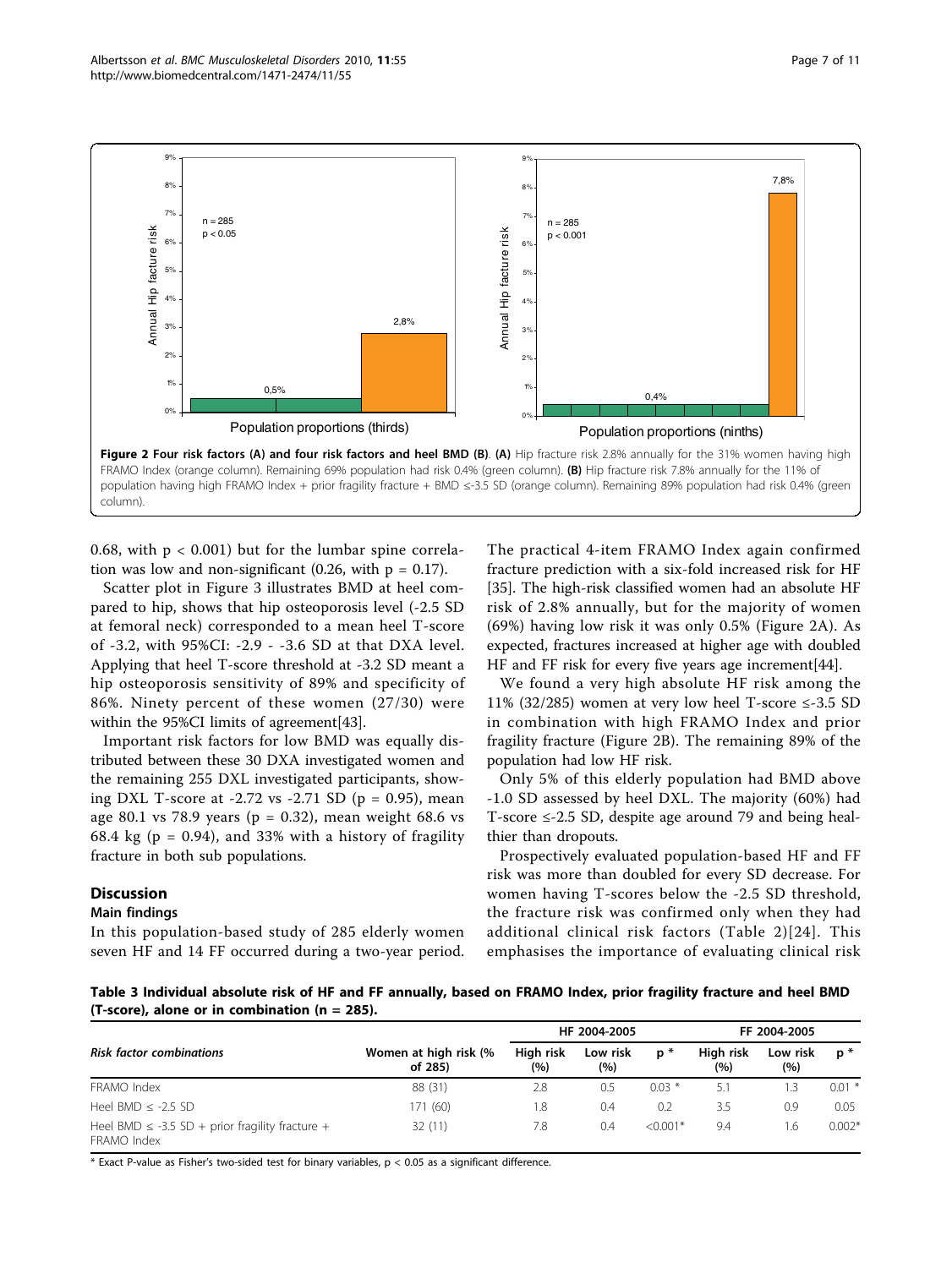<span id="page-7-0"></span>

factors at BMD assessment, before starting pharmacological treatment[\[25,29](#page-9-0)[,45\]](#page-10-0).

Hip osteoporosis level corresponded, in a representative DXA assessed subgroup, to a lower heel BMD around -3.2 SD, indicating a threshold within the 95%CI -2.9 to -3.6 SD (Figure 3).

#### Other studies

Our now revalidated clinical 4-item FRAMO Index 2004-2005 showed a HF risk of 5.9 and a FF risk of 4.4. These risks are similar to those of the previous study period 2002-2003 (HF and FF risk at 7.5 and 6.7 respectively)[[35\]](#page-9-0). The positive predictive two-year FRAMO Index value for HF was now 5.1%, equivalent with our previous study (5.4%)[[35\]](#page-9-0) and another extended 6-item model (5.6%)[\[29](#page-9-0)].

The DXL measured prevalence of "heel osteoporosis"  $(\leq -2.5)$  was as high as 60% in this Swedish women population, average age 79 years. Hip osteoporosis prevalence in white US women at similar ages was 24.5- 47.5% measured with the DXA reference method[\[34\]](#page-9-0).

Among the 30 consecutive chosen women in our study being DXA assessed, we found osteoporosis among 30% (9 of 30, see Figure 3), finding the same prevalence as in a previous DXA assessment study[[34](#page-9-0)], see further comments below[[46](#page-10-0)].

Age-adjusted HF and FF risk showed an OR of 2.2-2.3 per SD decrease, with our mobile DXL technique, equal in HF prediction as compared to older heel BMD assessment X-ray techniques ( $RR = 2.0$ )[[31\]](#page-9-0). With stationary hip assessed DXA the HF prediction showed RR at 2.6 (relative risk) per SD decrease[[31](#page-9-0)], a method being evaluated for both fracture prediction and pharmacological prevention. In our study the extended bone strengthening therapy at low BMD possibly prevented some fractures, which would lower actual fracture ratios.

Mean heel DXL T-scores were significantly lower compared to DXA (-1.3 vs total hip and -0.7 to femoral neck) for a representative subgroup in our study. These results were close to findings in another study (-1.1 and -0.5 SD respectively)[[46](#page-10-0)], to take into account when defining osteoporosis using DXL assessed BMD at the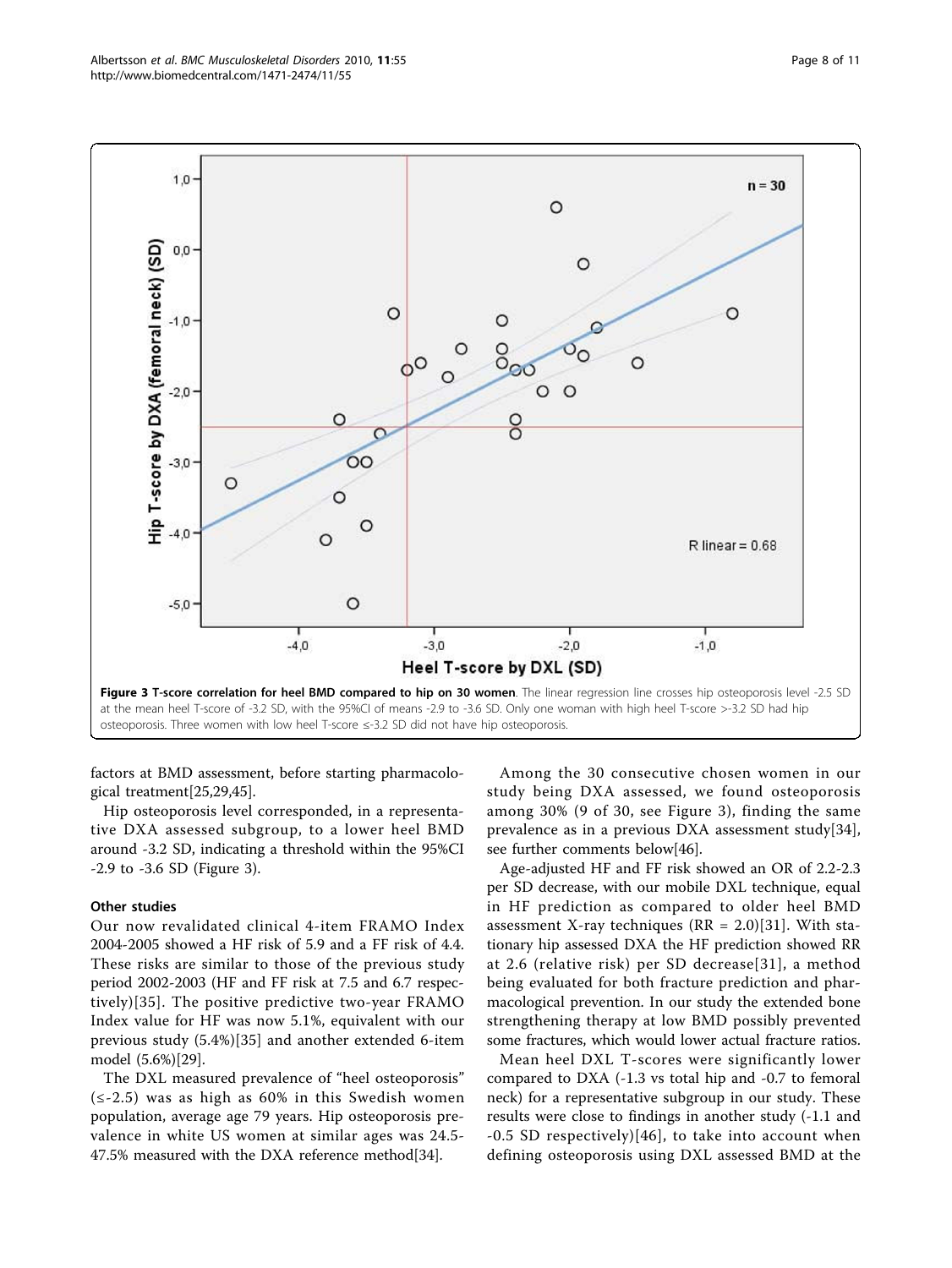heel. Another study suggested the use of specific DXL T-score threshold intervals, either for treatment or for further DXA assessment[\[47\]](#page-10-0).

Still, fracture preventive treatment should be based on the absolute fracture risk, mainly dependent on clinical risk factors, such as age, gender, prior fragility fracture, heredity, cortisone medication, etc[[20,24-27](#page-9-0),[33](#page-9-0)]. For clinical risk groups BMD assessment is valuable [[19,20,24](#page-9-0),[28,29](#page-9-0)] before specific bone enhancing therapy.

## Limitations

Our study was small with few fractures occurring during the two-year observation period. This gives a wide 95%CI for the binary variables especially, contributing to large OR variations for the single risk items as well. On the other hand, items causing significant results usually showed high OR, identifying potential strong risk factors. We combined several risk factors into our risk model, which stabilizes and reduces the influence of random variation. Despite few fracture outcomes our main findings on risk estimates were close to other study results, evaluating HF prediction with FRAMO Index and heel BMD with DXL method [[31,36](#page-9-0)]. The combination of these four clinical risk factors and very low heel BMD showed very high OR and was strongly significant ( $p < 0.001$ ), 95%CI being wide but the lower limit still above four. Enhanced HF prediction by applying BMD on clinical risk groups is found in other studies[[24,28\]](#page-9-0), although the more precise OR of our risk factor combination with BMD has not been determined before.

The population in this study was involved in a fracture prevention programme in 2003. Lower fall tendency and improved up-rise ability were reported during 2004[\[39](#page-10-0)] which to some extent lowered these risk model items and maybe also the fracture prediction of the risk model itself.

Two of the seven women who acquired HF during the observation period did not report their ability to rise in the 2003 survey, while in 2001 they reported impaired ability to rise. Had they reported the same ability in 2003 as in 2001, this would have adjusted the risk estimate for HF upwards.

#### Further studies

Fracture prediction using the FRAMO Index alone and in combination with portable BMD DXL assessment ought to be repeated in larger urban populations[[36\]](#page-9-0), also of non-Scandinavian origin both for men and women to delimit the optimal thresholds for fracture prediction.

#### Implications

In this pilot study we reassessed the practical clinical FRAMO Index and confirmed its fracture predictive ability[\[35](#page-9-0)]. This supports the use of clinical risk factors as a simple screening tool in a PHC population[[36\]](#page-9-0). Moreover, it identifies the majority of elderly women at low HF risk, thus with minor need for specific fracture prevention[\[35](#page-9-0)].

A high FRAMO Index together with a low heel BMD  $(T-score \le -3.5 SD)$ , and a previous fragility fracture identified a subgroup of women with a very high risk of fracture. This selection optimized fracture prediction. Clinical risk factors and mobile heel BMD assessment combined seems to delimit women at marked fracture risk, and identifies a large majority of women being at minimal risk, especially for HF (Table [3\)](#page-6-0). This seems feasible since a portable DXL instrument was practical to use for bilateral heel BMD screening in PHC. If these results are confirmed in larger studies this screening procedure could concentrate HF prevention to persons at very high risk. This would lower prevention treatment costs and side-effects of unnecessary prevention.

#### Conclusions

In this population-based pilot study of 285 elderly women we re-identified high risk groups for hip fracture (HF) and fragility fracture (FF) by prospectively using the practical clinical 4-item FRAMO Index, with results similar to our previous study. We found that the HF and FF risk increased when heel BMD in calcaneal bone was low. We used the mobile heel DXL technique that predicted HF with the same accuracy as older heel BMD X-ray techniques. We thus identified a small group of women (11%) that sustained most HF (5 of 7) by using a combination of a high FRAMO Index, prior fragility fracture, and heel determined BMD below -3.5 SD. Our plain clinical 4-item screening method for hip fracture could improve HF prevention, by directing more resources to the women at actual high risk. Combining the 4-item screening method with heel BMD assessment seemed to improve the fracture prediction, although this needs to be tried in larger urban populations.

#### Abbreviations

BMD: bone mineral density; CI: confidence interval; DXA: dual X-ray absorptiometry; DXL: Dual X-ray absorptiometry and Laser; FF: fragility fracture; FRAMO Index: Fracture and Mortality Index or Risk Model I; HF: hip fracture; OR: Odds Ratio; PHC: Primary Health Care; RR: Relative Risk; SD: standard deviation; T-score: Defined as the discrepancy in SDs related to mean BMD among a young healthy women reference population; vs: versus.

#### Acknowledgements

Financial and material support was received from R&D Center, Kronoberg County Council in Växjö. Statistician Anna Lindgren, PhD, provided substantial assistance with the statistical calculations.

#### Author details

<sup>1</sup>Department of Medicine/Public Health and Community Medicine/Primary Health Care, Sahlgrenska Academy at Göteborg University, Arvid Wallgrens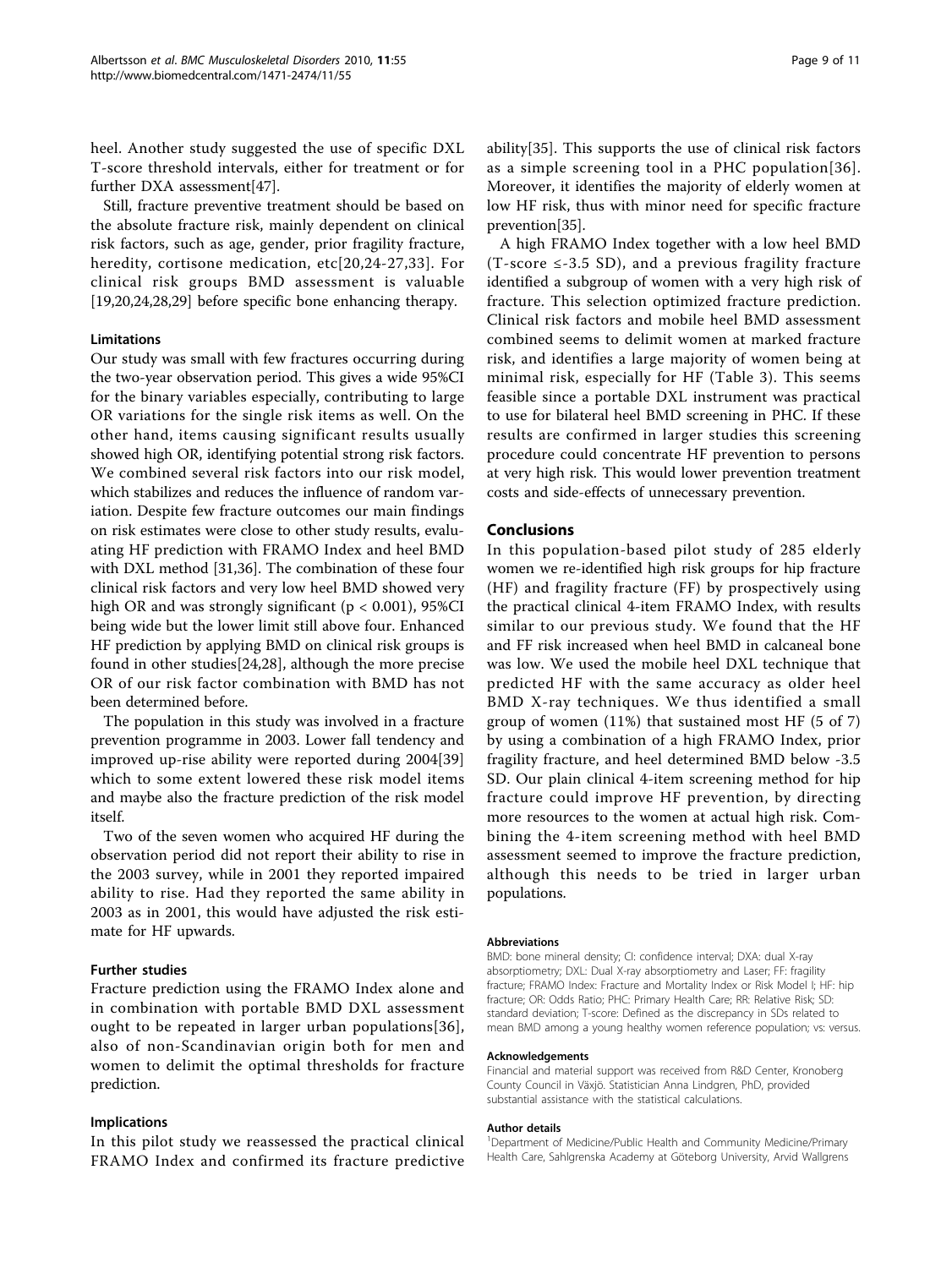<span id="page-9-0"></span>backe, Göteborg, Sweden. <sup>2</sup>R&D Center, Kronoberg County Council, Jakob Lunds väg 2, Växjö, Sweden. <sup>3</sup>Department of Geriatrics, Sahlgrenska universitetssjukhuset/Mölndal S3, Mölndal, Sweden. <sup>4</sup>Mölnlycke Primary Health Care and Research Center, Ekdalavägen 2, Mölnlycke, Sweden.

#### Authors' contributions

DA did conduct the study and was main contributor of design. He did the questionnaire construction, data collection, performed data analysis and drafted the manuscript. DM and CP contributed substantially to study design and manuscript. HT revised the manuscript critically for important intellectual content. RE was involved in study design during the whole study period. He also took part in interpretation of data and drafting of the manuscript. All authors read and approved the final manuscript.

#### Competing interests

DA was employed as general practitioner in the study area during the study period and gave medical treatment to some of the participant. The remaining authors declare that they have no competing interests.

#### Received: 17 April 2009 Accepted: 24 March 2010 Published: 24 March 2010

#### References

- Kanis JA: [Assessment of fracture risk and its application to screening for](http://www.ncbi.nlm.nih.gov/pubmed/7696835?dopt=Abstract) [postmenopausal osteoporosis: synopsis of a WHO report. WHO Study](http://www.ncbi.nlm.nih.gov/pubmed/7696835?dopt=Abstract) [Group.](http://www.ncbi.nlm.nih.gov/pubmed/7696835?dopt=Abstract) Osteoporos Int 1994, 4(6):368-381.
- 2. Sernbo I, Johnell O: [Consequences of a hip fracture: a prospective study](http://www.ncbi.nlm.nih.gov/pubmed/8481591?dopt=Abstract) [over 1 year.](http://www.ncbi.nlm.nih.gov/pubmed/8481591?dopt=Abstract) Osteoporos Int 1993, 3(3):148-153.
- 3. Kanis JA, Johnell O, Oden A, Jonsson B, Dawson A, Dere W: [Risk of hip](http://www.ncbi.nlm.nih.gov/pubmed/10793869?dopt=Abstract) [fracture derived from relative risks: an analysis applied to the](http://www.ncbi.nlm.nih.gov/pubmed/10793869?dopt=Abstract) [population of Sweden.](http://www.ncbi.nlm.nih.gov/pubmed/10793869?dopt=Abstract) Osteoporos Int 2000, 11(2):120-127.
- 4. Fuller GF: [Falls in the elderly.](http://www.ncbi.nlm.nih.gov/pubmed/10779256?dopt=Abstract) Am Fam Physician 2000, 61(7):2159-2168, 2173-2154.
- 5. Feskanich D, Willett W, Colditz G: [Walking and leisure-time activity and](http://www.ncbi.nlm.nih.gov/pubmed/12425707?dopt=Abstract) [risk of hip fracture in postmenopausal women.](http://www.ncbi.nlm.nih.gov/pubmed/12425707?dopt=Abstract) JAMA 2002, 288(18):2300-2306.
- Campbell AJ, Robertson MC, Gardner MM, Norton RN, Buchner DM: [Falls](http://www.ncbi.nlm.nih.gov/pubmed/10604501?dopt=Abstract) [prevention over 2 years: a randomized controlled trial in women 80](http://www.ncbi.nlm.nih.gov/pubmed/10604501?dopt=Abstract) [years and older.](http://www.ncbi.nlm.nih.gov/pubmed/10604501?dopt=Abstract) Age Ageing 1999, 28(6):513-518.
- 7. Day L, Fildes B, Gordon I, Fitzharris M, Flamer H, Lord S: [Randomised](http://www.ncbi.nlm.nih.gov/pubmed/12130606?dopt=Abstract) [factorial trial of falls prevention among older people living in their own](http://www.ncbi.nlm.nih.gov/pubmed/12130606?dopt=Abstract) [homes.](http://www.ncbi.nlm.nih.gov/pubmed/12130606?dopt=Abstract) BMJ 2002, 325(7356):128.
- 8. Buchner DM, Cress ME, de Lateur BJ, Esselman PC, Margherita AJ, Price R, Wagner EH: [The effect of strength and endurance training on gait,](http://www.ncbi.nlm.nih.gov/pubmed/9224433?dopt=Abstract) [balance, fall risk, and health services use in community-living older](http://www.ncbi.nlm.nih.gov/pubmed/9224433?dopt=Abstract) [adults.](http://www.ncbi.nlm.nih.gov/pubmed/9224433?dopt=Abstract) J Gerontol A Biol Sci Med Sci 1997, 52(4):M218-224.
- 9. Hoidrup S, Prescott E, Sorensen TI, Gottschau A, Lauritzen JB, Schroll M, Gronbaek M: [Tobacco smoking and risk of hip fracture in men and](http://www.ncbi.nlm.nih.gov/pubmed/10817121?dopt=Abstract) [women.](http://www.ncbi.nlm.nih.gov/pubmed/10817121?dopt=Abstract) Int J Epidemiol 2000, 29(2):253-259.
- 10. Cumming RG, Thomas M, Szonyi G, Salkeld G, O'Neill E, Westbury C, Frampton G: [Home visits by an occupational therapist for assessment](http://www.ncbi.nlm.nih.gov/pubmed/10591231?dopt=Abstract) [and modification of environmental hazards: a randomized trial of falls](http://www.ncbi.nlm.nih.gov/pubmed/10591231?dopt=Abstract) [prevention.](http://www.ncbi.nlm.nih.gov/pubmed/10591231?dopt=Abstract) J Am Geriatr Soc 1999, 47(12):1397-1402.
- 11. Gillespie L, Gillespie W, Robertson M, Lamb S, Cumming R, Rowe B: [Interventions for preventing falls in elderly people.](http://www.ncbi.nlm.nih.gov/pubmed/14583918?dopt=Abstract) Cochrane Database Syst Rev 2003, 4:CD000340.
- 12. Campbell AJ, Robertson MC, Gardner MM, Norton RN, Buchner DM: [Psychotropic medication withdrawal and a home-based exercise](http://www.ncbi.nlm.nih.gov/pubmed/10404930?dopt=Abstract) [program to prevent falls: a randomized, controlled trial.](http://www.ncbi.nlm.nih.gov/pubmed/10404930?dopt=Abstract) J Am Geriatr Soc 1999, 47(7):850-853.
- 13. Bischoff-Ferrari HA, Dawson-Huges B, Willett WC, Staehelin HB, Bazemore MG, Zee RY, Wong JB: [Effect of Vitamin D on Falls: A Meta](http://www.ncbi.nlm.nih.gov/pubmed/15113819?dopt=Abstract)[analysis.\[Review\].](http://www.ncbi.nlm.nih.gov/pubmed/15113819?dopt=Abstract) Jama 2004, 291(16):1999-2006.
- 14. Chapuy MC, Arlot ME, Duboeuf F, Brun J, Crouzet B, Arnaud S, Delmas PD, Meunier PJ: [Vitamin D3 and calcium to prevent hip fractures in the](http://www.ncbi.nlm.nih.gov/pubmed/1331788?dopt=Abstract) [elderly women.](http://www.ncbi.nlm.nih.gov/pubmed/1331788?dopt=Abstract) N Engl J Med 1992, 327(23):1637-1642.
- 15. Trivedi DP, Doll R, Khaw KT: [Effect of four monthly oral vitamin D3](http://www.ncbi.nlm.nih.gov/pubmed/12609940?dopt=Abstract) [\(cholecalciferol\) supplementation on fractures and mortality in men and](http://www.ncbi.nlm.nih.gov/pubmed/12609940?dopt=Abstract) [women living in the community: randomised double blind controlled](http://www.ncbi.nlm.nih.gov/pubmed/12609940?dopt=Abstract) [trial.](http://www.ncbi.nlm.nih.gov/pubmed/12609940?dopt=Abstract) BMJ 2003, 326(7387):469.
- 16. Tang BM, Eslick GD, Nowson C, Smith C, Bensoussan A: [Use of calcium or](http://www.ncbi.nlm.nih.gov/pubmed/17720017?dopt=Abstract) [calcium in combination with vitamin D supplementation to prevent](http://www.ncbi.nlm.nih.gov/pubmed/17720017?dopt=Abstract) [fractures and bone loss in people aged 50 years and older: a meta](http://www.ncbi.nlm.nih.gov/pubmed/17720017?dopt=Abstract)[analysis.](http://www.ncbi.nlm.nih.gov/pubmed/17720017?dopt=Abstract) Lancet 2007, 370(9588):657-666.
- 17. Bischoff-Ferrari HA, Willett WC, Wong JB, Giovannucci E, Dietrich T, Dawson-Hughes B: [Fracture prevention with vitamin D supplementation: a meta](http://www.ncbi.nlm.nih.gov/pubmed/15886381?dopt=Abstract)[analysis of randomized controlled trials.](http://www.ncbi.nlm.nih.gov/pubmed/15886381?dopt=Abstract) JAMA 2005, 293(18):2257-2264.
- 18. Avenell A, Gillespie WJ, Gillespie LD, O'Connell DL: [Vitamin D and vitamin](http://www.ncbi.nlm.nih.gov/pubmed/16034849?dopt=Abstract) [D analogues for preventing fractures associated with involutional and](http://www.ncbi.nlm.nih.gov/pubmed/16034849?dopt=Abstract) [post-menopausal osteoporosis.](http://www.ncbi.nlm.nih.gov/pubmed/16034849?dopt=Abstract) Cochrane Database Syst Rev 2005, 3: CD000227.
- 19. Ensrud KE, Black DM, Palermo L, Bauer DC, Barrett-Connor E, Quandt SA, Thompson DE, Karpf DB: [Treatment with alendronate prevents fractures](http://www.ncbi.nlm.nih.gov/pubmed/9531231?dopt=Abstract) [in women at highest risk: results from the Fracture Intervention Trial.](http://www.ncbi.nlm.nih.gov/pubmed/9531231?dopt=Abstract) Arch Intern Med 1997, 157(22):2617-2624.
- 20. Hochberg MC, Thompson DE, Black DM, Quandt SA, Cauley J, Geusens P, Ross PD, Baran D: [Effect of alendronate on the age-specific incidence of](http://www.ncbi.nlm.nih.gov/pubmed/15883637?dopt=Abstract) [symptomatic osteoporotic fractures.](http://www.ncbi.nlm.nih.gov/pubmed/15883637?dopt=Abstract) J Bone Miner Res 2005, 20(6):971-976.
- 21. Wilkins CH, Birge SJ: [Prevention of osteoporotic fractures in the elderly.](http://www.ncbi.nlm.nih.gov/pubmed/16271899?dopt=Abstract) Am J Med 2005, 118(11):1190-1195.
- 22. Lauritzen JB, Petersen MM, Lund B: [Effect of external hip protectors on](http://www.ncbi.nlm.nih.gov/pubmed/8093267?dopt=Abstract) [hip fractures.](http://www.ncbi.nlm.nih.gov/pubmed/8093267?dopt=Abstract) Lancet 1993, 341(8836):11-13.
- 23. Meyer G, Warnke A, Bender R, Muhlhauser I: [Effect on hip fractures of](http://www.ncbi.nlm.nih.gov/pubmed/12521969?dopt=Abstract) [increased use of hip protectors in nursing homes: cluster randomised](http://www.ncbi.nlm.nih.gov/pubmed/12521969?dopt=Abstract) [controlled trial.](http://www.ncbi.nlm.nih.gov/pubmed/12521969?dopt=Abstract) Bmj 2003, 326(7380):76.
- 24. Cummings SR, Nevitt MC, Browner WS, Stone K, Fox KM, Ensrud KE, Cauley J, Black D, Vogt TM: [Risk factors for hip fracture in white women.](http://www.ncbi.nlm.nih.gov/pubmed/7862179?dopt=Abstract) [Study of Osteoporotic Fractures Research Group.](http://www.ncbi.nlm.nih.gov/pubmed/7862179?dopt=Abstract) N Engl J Med 1995, 332(12):767-773.
- 25. De Laet CE, van Hout BA, Burger H, Hofman A, Pols HA: [Bone density and](http://www.ncbi.nlm.nih.gov/pubmed/9253270?dopt=Abstract) [risk of hip fracture in men and women: cross sectional analysis.](http://www.ncbi.nlm.nih.gov/pubmed/9253270?dopt=Abstract) Bmj 1997, 315(7102):221-225.
- 26. Kanis JA, Johnell O, De Laet C, Johansson H, Oden A, Delmas P, Eisman J, Fujiwara S, Garnero P, Kroger H, McCloskey EV, Mellstrom D, Melton LJ, Pols H, Reeve J, Silman A, Tenenhouse A: [A meta-analysis of previous](http://www.ncbi.nlm.nih.gov/pubmed/15268886?dopt=Abstract) [fracture and subsequent fracture risk.](http://www.ncbi.nlm.nih.gov/pubmed/15268886?dopt=Abstract) Bone 2004, 35(2):375-382.
- 27. Stone KL, Seeley DG, Lui LY, Cauley JA, Ensrud K, Browner WS, Nevitt MC, Cummings SR: [BMD at multiple sites and risk of fracture of multiple](http://www.ncbi.nlm.nih.gov/pubmed/14606506?dopt=Abstract) [types: long-term results from the Study of Osteoporotic Fractures.](http://www.ncbi.nlm.nih.gov/pubmed/14606506?dopt=Abstract) J Bone Miner Res 2003, 18(11):1947-1954.
- 28. Kanis JA, Johnell O, Oden A, Johansson H, McCloskey E: [FRAX and the](http://www.ncbi.nlm.nih.gov/pubmed/18292978?dopt=Abstract) [assessment of fracture probability in men and women from the UK.](http://www.ncbi.nlm.nih.gov/pubmed/18292978?dopt=Abstract) Osteoporos Int 2008, 19(4):385-397.
- 29. Black DM, Steinbuch M, Palermo L, Dargent-Molina P, Lindsay R, Hoseyni MS, Johnell O: [An assessment tool for predicting fracture risk in](http://www.ncbi.nlm.nih.gov/pubmed/11527048?dopt=Abstract) [postmenopausal women.](http://www.ncbi.nlm.nih.gov/pubmed/11527048?dopt=Abstract) Osteoporos Int 2001, 12(7):519-528.
- 30. Kanis JA: [Diagnosis of osteoporosis and assessment of fracture risk.](http://www.ncbi.nlm.nih.gov/pubmed/12057569?dopt=Abstract) Lancet 2002, 359(9321):1929-1936.
- 31. Marshall D, Johnell O, Wedel H: [Meta-analysis of how well measures of](http://www.ncbi.nlm.nih.gov/pubmed/8634613?dopt=Abstract) [bone mineral density predict occurrence of osteoporotic fractures.](http://www.ncbi.nlm.nih.gov/pubmed/8634613?dopt=Abstract) Bmj 1996, 312(7041):1254-1259.
- 32. Miller PD, Siris ES, Barrett-Connor E, Faulkner KG, Wehren LE, Abbott TA, Chen YT, Berger ML, Santora AC, Sherwood LM: [Prediction of fracture risk](http://www.ncbi.nlm.nih.gov/pubmed/12469916?dopt=Abstract) [in postmenopausal white women with peripheral bone densitometry:](http://www.ncbi.nlm.nih.gov/pubmed/12469916?dopt=Abstract) [evidence from the National Osteoporosis Risk Assessment.](http://www.ncbi.nlm.nih.gov/pubmed/12469916?dopt=Abstract) J Bone Miner Res 2002, 17(12):2222-2230.
- 33. Kanis JA, Borgstrom F, De Laet C, Johansson H, Johnell O, Jonsson B, Oden A, Zethraeus N, Pfleger B, Khaltaev N: [Assessment of fracture risk.](http://www.ncbi.nlm.nih.gov/pubmed/15616758?dopt=Abstract) Osteoporos Int 2005, 16(6):581-589.
- 34. Melton LJ: [How many women have osteoporosis now?.](http://www.ncbi.nlm.nih.gov/pubmed/7754796?dopt=Abstract) J Bone Miner Res 1995, 10(2):175-177.
- 35. Albertsson DM, Mellstrom D, Petersson C, Eggertsen R: [Validation of a 4](http://www.ncbi.nlm.nih.gov/pubmed/17261864?dopt=Abstract) [item score predicting hip fracture and mortality risk among elderly](http://www.ncbi.nlm.nih.gov/pubmed/17261864?dopt=Abstract) [women.](http://www.ncbi.nlm.nih.gov/pubmed/17261864?dopt=Abstract) Ann Fam Med 2007, 5(1):48-56.
- 36. Albertsson D, Mellstrom D, Petersson C, Eggertsen R: The 4-item Fracture and Mortality Index predictied hip fracture and all cause mortality in elderly women. Abstraction of the BMJ Publishing Group, Gill Sudeep commentator. Evidense-Based Medicine 2007, 12(4):122.
- 37. Kullenberg R, Falch JA: [Prevalence of osteoporosis using bone mineral](http://www.ncbi.nlm.nih.gov/pubmed/12915958?dopt=Abstract) [measurements at the calcaneus by dual X-ray and laser \(DXL\).](http://www.ncbi.nlm.nih.gov/pubmed/12915958?dopt=Abstract) Osteoporos Int 2003, 14(10):823-827.